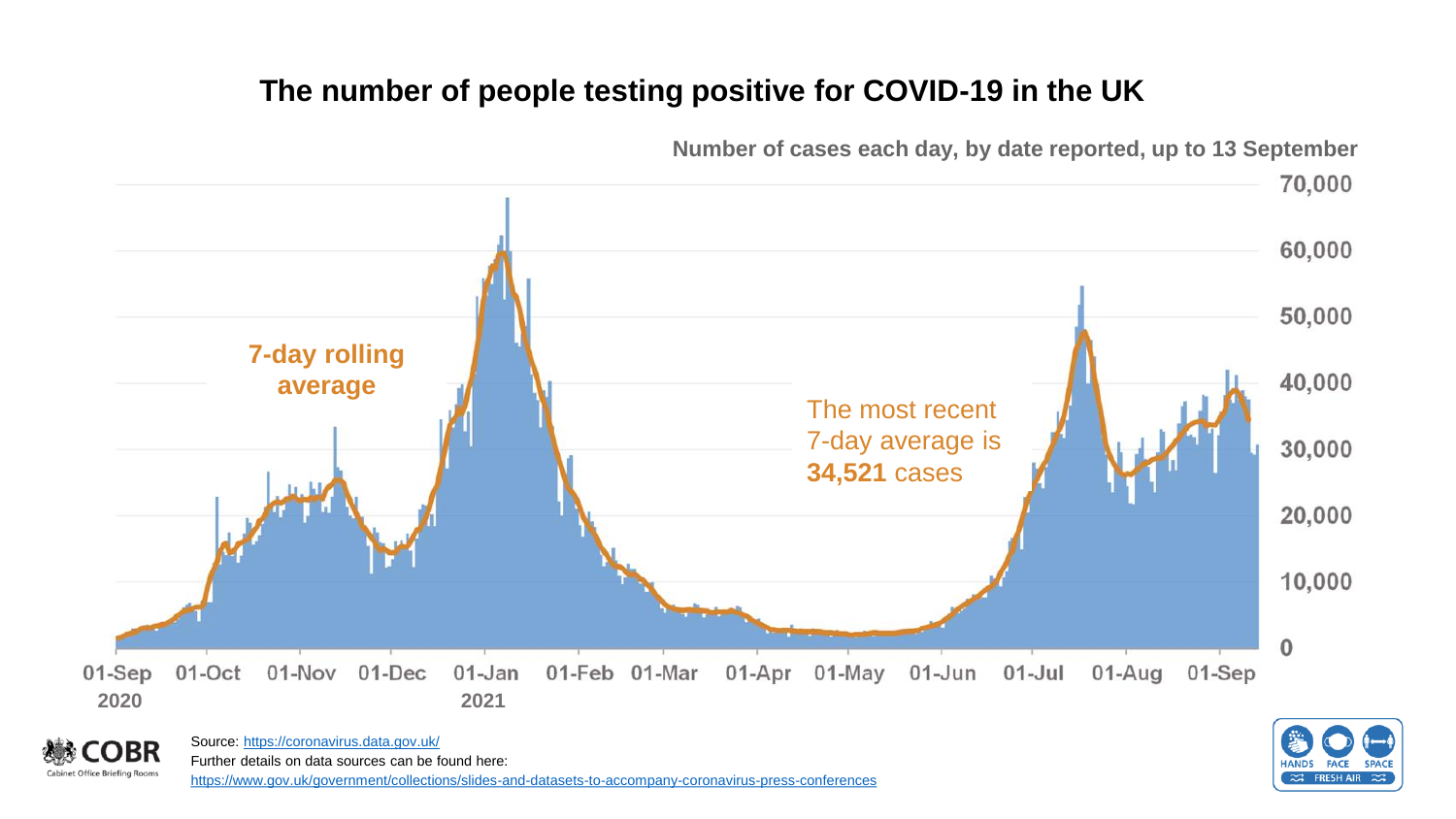## **The number of people in hospital with COVID-19 in the UK**



**Number of people in hospital each day, up to 10 September**



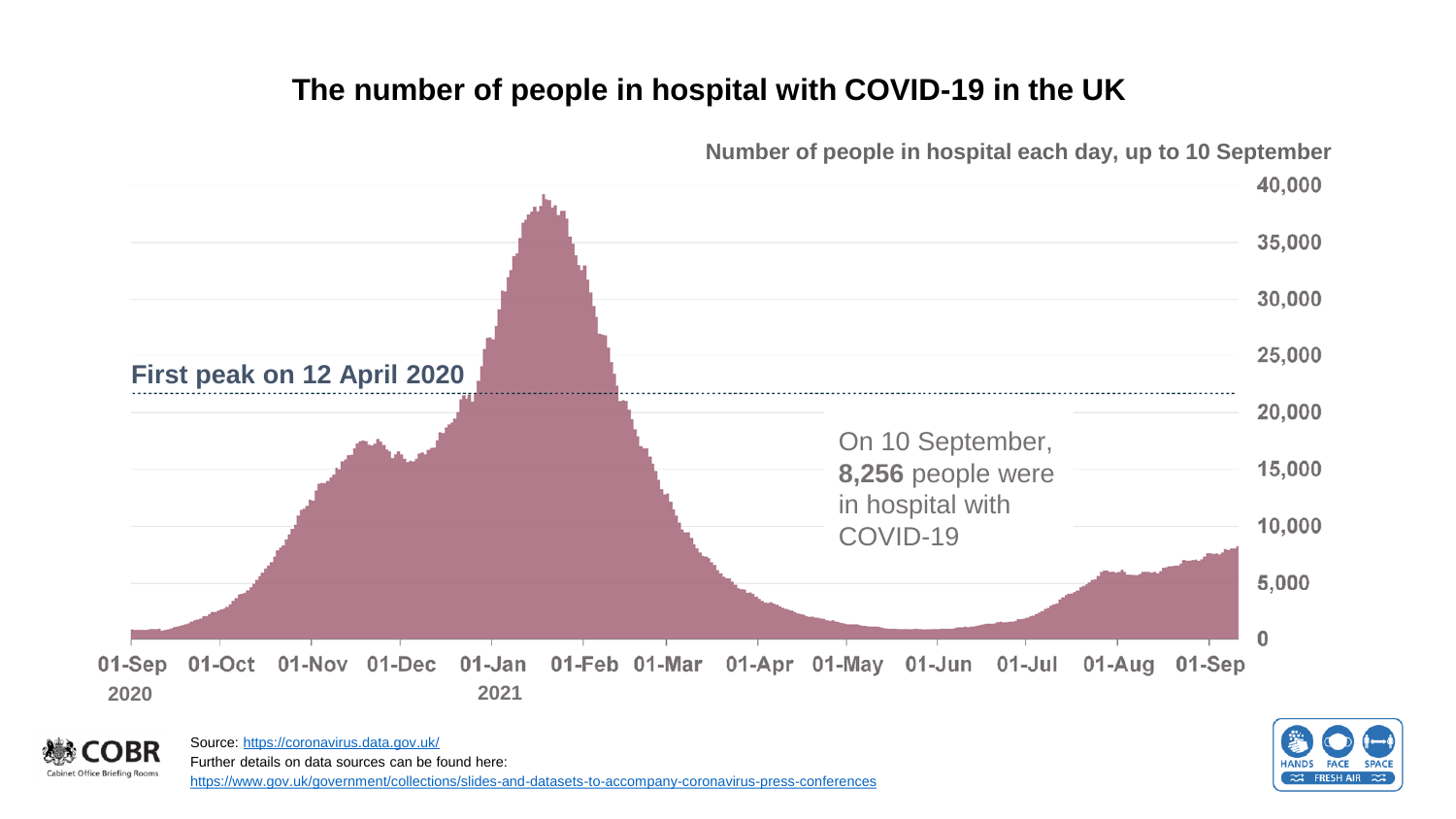# **The number of deaths of people who had a positive test result for COVID-19 in the UK**

**Number of deaths each day, by date reported, up to 13 September**





Source:<https://coronavirus.data.gov.uk/> Further details on data sources can be found here: <https://www.gov.uk/government/collections/slides-and-datasets-to-accompany-coronavirus-press-conferences>

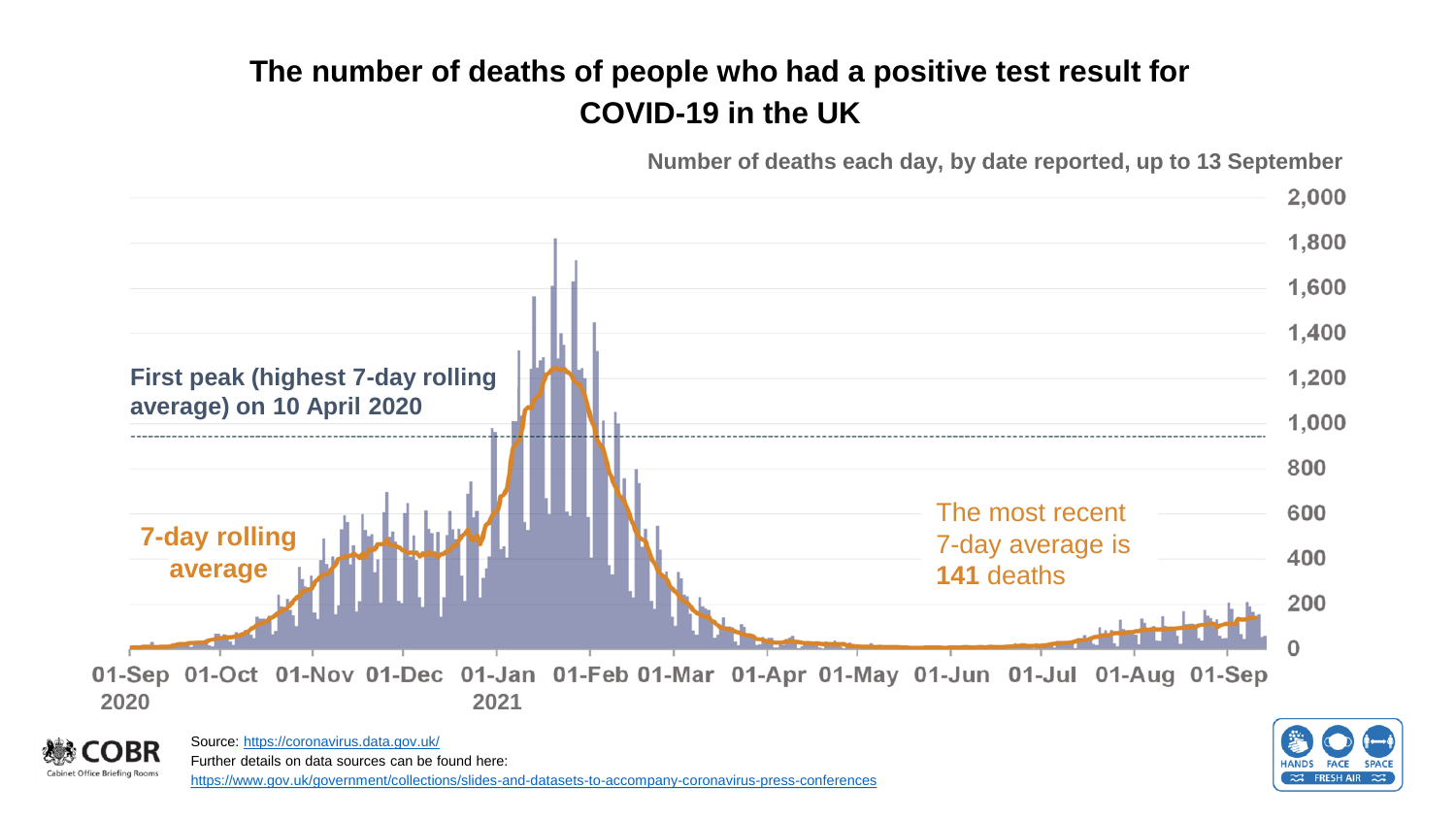## **The number of people who have received a vaccination for COVID-19 in the UK**

**Cumulative number of people who have received a COVID-19 vaccination, by date reported, up to 12 September Millions** 55 **48.4 million** individuals have received 50 a first dose. Of these, **44.0 million**  45 have also received a second dose.40 **First dose only** 35 30 25



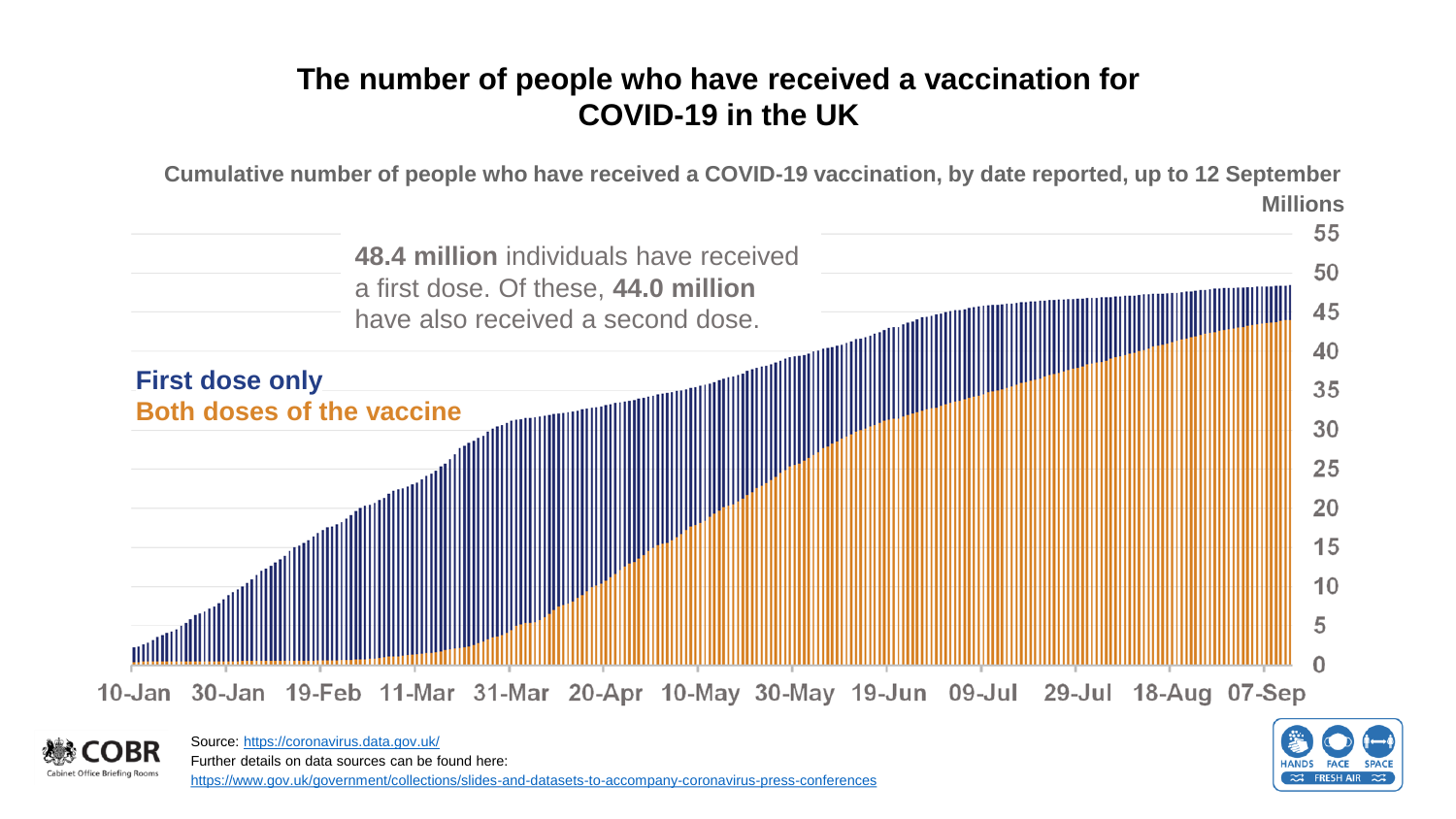**COVID-19 cases coming to emergency care within 28 days of a positive test, that resulted in an overnight inpatient admission, by vaccination status, England, between 9 August and 5 September 2021**





Source: [Public Health England vaccine surveillance report -](https://assets.publishing.service.gov.uk/government/uploads/system/uploads/attachment_data/file/1016465/Vaccine_surveillance_report_-_week_36.pdf) week 36 Further details on data sources can be found here: **Cabinet Office Briefing Rooms** <https://www.gov.uk/government/collections/slides-and-datasets-to-accompany-coronavirus-press-conferences>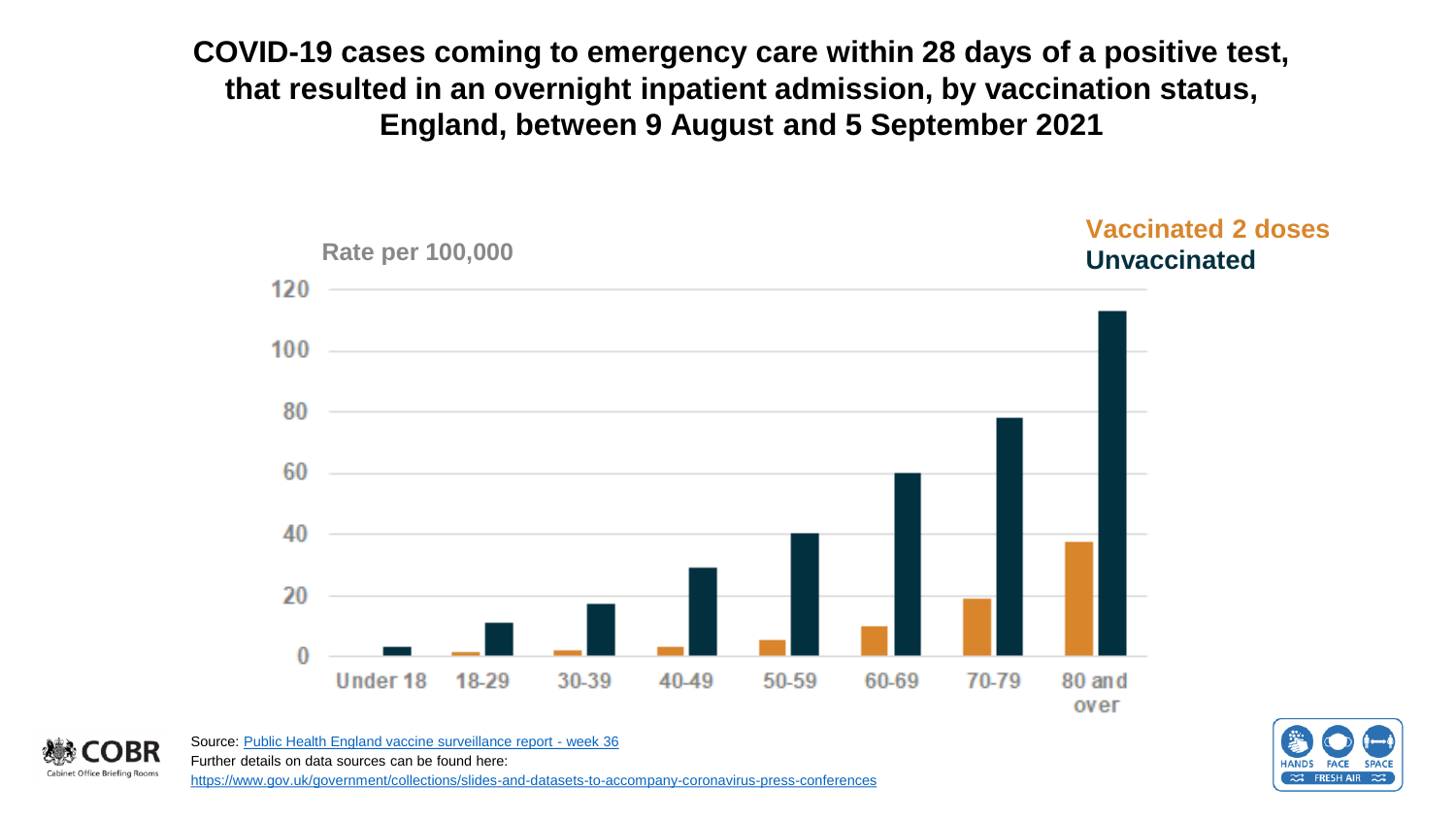### **Deaths within 28 days of a positive test, by vaccination status, England between 9 August and 5 September 2021**



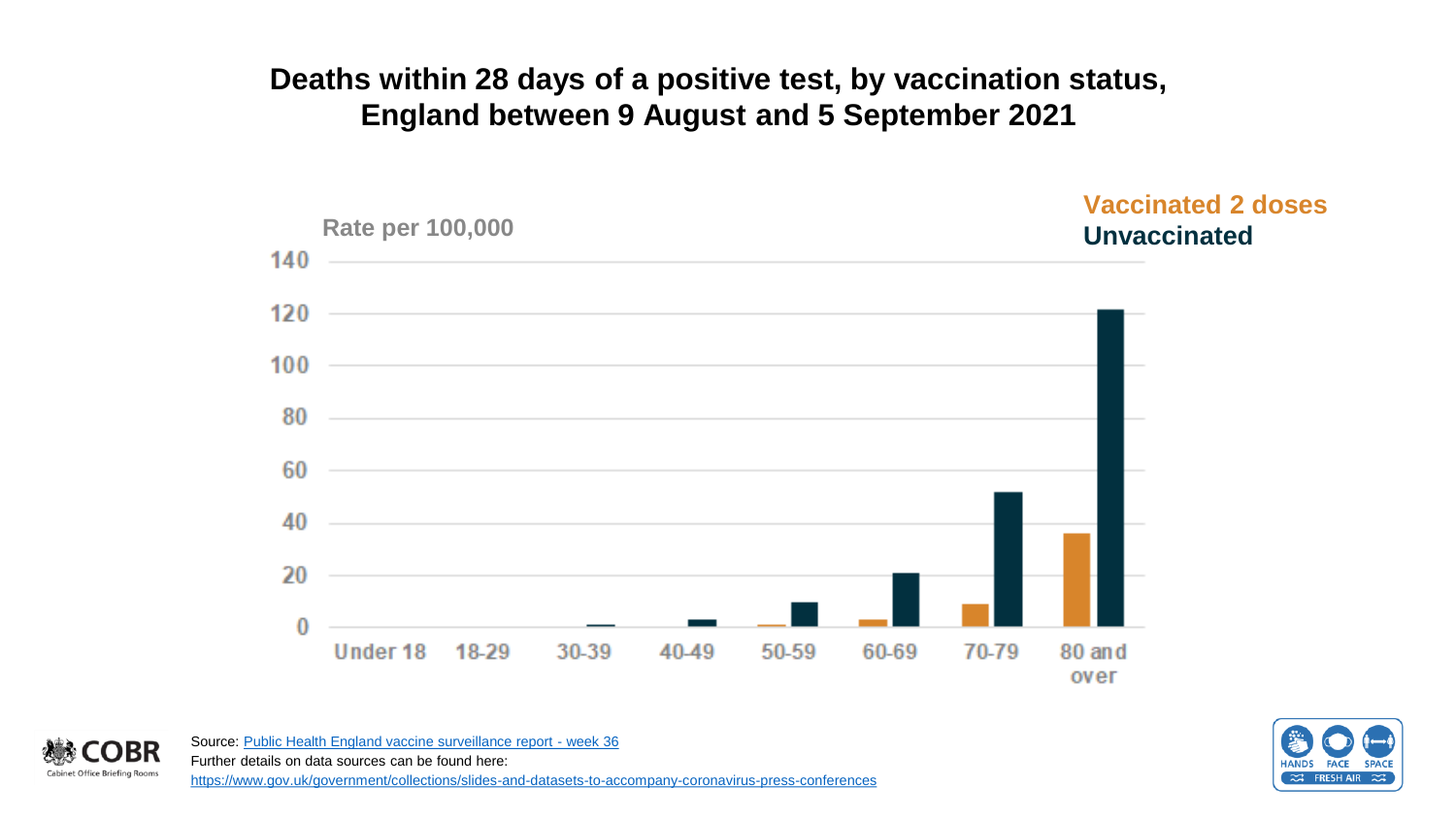**We are entering the autumn with more cases, hospital admissions and deaths than there were at this time last year**

**United Kingdom 7-day rolling averages**

Cabinet Office Briefing Rooms



## **HANDS FACE**

Source: Public Health England Further details on data sources can be found here: <https://www.gov.uk/government/collections/slides-and-datasets-to-accompany-coronavirus-press-conferences>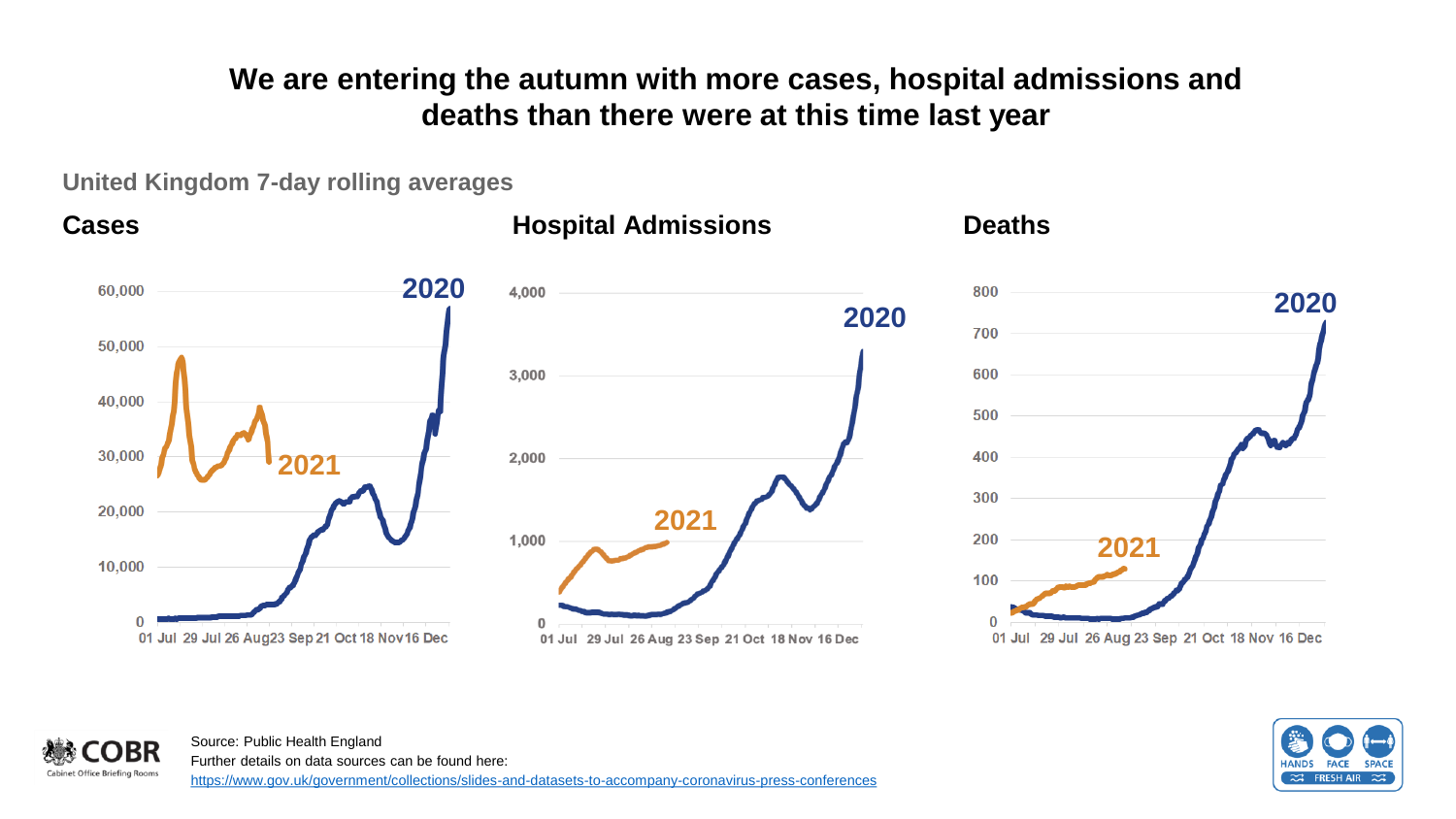# **Statistical notes**

#### **Number of daily cases, UK:**

Number of people who have had at least one positive COVID-19 test result, either lab-reported or lateral flow device (England only), by date reported - the date the case was first included in the published totals. COVID-19 cases are identified by taking specimens from people and testing them for the presence of the SARS-CoV-2 virus. If the test is positive, this is referred to as a case. Positive rapid lateral flow test results can be confirmed with Polymerase Chain Reaction (PCR) tests taken within 72 hours. If these PCR test results are negative, these are not reported as cases. People tested positive more than once are only counted once. The 7-day rolling mean average of daily cases is plotted on the chart on the middle day of each seven day period.

As of 9 April 2021, the way cases are reported has changed. Cases that have been identified through a positive rapid lateral flow test are now removed for people who took PCR tests within 3 days that were all negative. Cases of this type that were previously reported have been removed from the cumulative total, reducing the total by 8,010. Newly reported numbers of cases for the UK and England were unaffected by the removal of these. Historical published date totals have not been changed.

#### **People in hospital with COVID-19, UK:**

Total number of people in hospital with COVID-19 in the UK. Definitions are not always consistent between the four nations. England data now covers all Acute Trusts, Mental Health Trusts and the Independent Sector and are reported daily by trusts to NHS England and NHS Improvement. Welsh data include confirmed COVID-19 patients in acute hospitals only, including those recovering.

#### **COVID-19 daily deaths within 28 days of a positive test, UK:**

Number of deaths of people who had a positive test result for COVID-19 and died within 28 days of the first positive test. Data from the four nations are not directly comparable as methodologies and inclusion criteria vary. The 7-day rolling mean average of daily deaths is plotted on the chart on the middle day of each seven day period. Data presented is by date reported rather than date of death or registered.

#### **Number of people who have received a vaccination for COVID-19, UK:**

Number of people who have received a first dose or both a first and a second dose of a vaccination for COVID-19, by day on which the vaccine was reported. Data are reported daily, and include all vaccination events that are entered on the relevant system at the time of extract. This includes reported vaccines that were administered up to and including the date shown. England data includes vaccinations reported in the National Immunisation Management Service which is the system of record for the vaccination programme in England, including both hospital hubs and local vaccination services. Data are extracted at midnight on the date of report. Welsh data includes vaccinations reported in the Welsh Immunisation System. Data is extracted at 10pm on the date of report. Scottish data includes vaccinations reported in the Vaccination Management Tool. Data is extracted at 8:30am on the day following the date of report. Northern Ireland data are extracted at the end of day of the date of report.

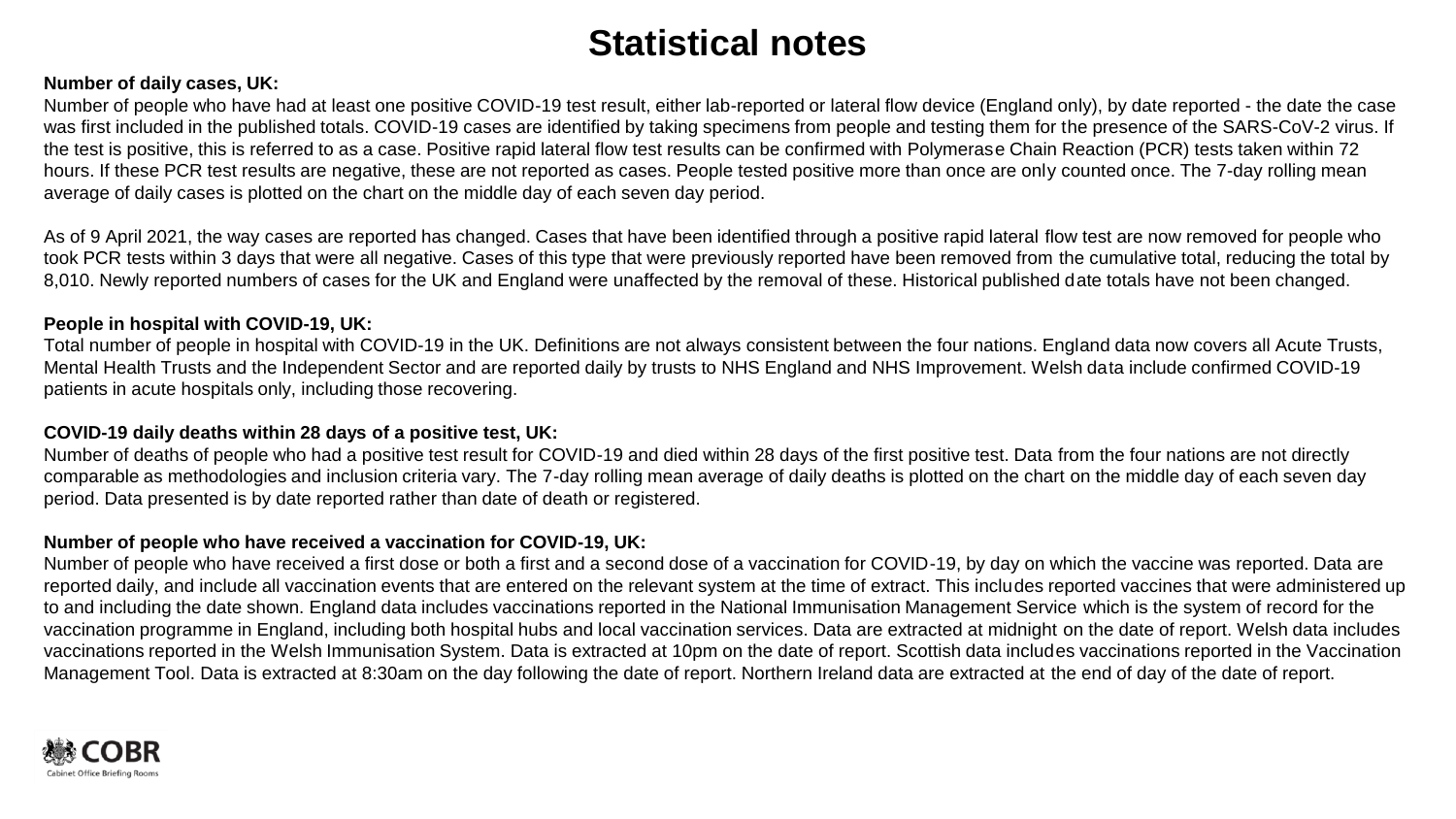# **Statistical notes**

### **Deaths within 28 days of a positive test, by vaccination status, England, between 9 August and 5 September 2021:**

COVID-19 cases and deaths identified through routine collection from the Second Generation Surveillance System and from PHE EpiCell's deaths data, were linked to the National Immunisation Management System to derive vaccination status, using an individual's NHS number as the unique identifier.

Deaths include those who died within 28 days of the earliest specimen date with COVID-19 mentioned on the death certificate.

The rate of COVID-19 deaths in fully vaccinated and unvaccinated groups was calculated using vaccine coverage data for each age group extracted from the National Immunisation Management Service.

### **COVID-19 cases coming to emergency care within 28 days of a positive test, that resulted in an overnight inpatient admission, by vaccination status, England, between 9 August and 5 September 2021:**

COVID-19 cases and deaths identified through routine collection from the Second Generation Surveillance System and from PHE EpiCell's deaths data, were linked to the National Immunisation Management System to derive vaccination status, using an individual's NHS number as the unique identifier.

Attendance to emergency care at NHS trusts was derived from the Emergency Care DataSet (ECDS) managed by NHS Digital. The same data source was used to identify COVID-19 cases where the attendance to emergency care resulted in admission to an NHS trust. ECDS is updated weekly, and cases are linked to these data twice weekly. Data from ECDS are subject to reporting delays.

Data from ECDS only report on cases who have been presented to emergency care and had a related overnight patient admission. These data will not show cases who were directly admitted as inpatients without presenting to emergency care. They cannot be used as an indicator of the number of people in hospital with COVID-19. The outcome of overnight inpatient admission following presentation to emergency care was limited to those occurring within 28 days of the earliest specimen date for a COVID-19 case.

The rate of COVID-19 cases in fully vaccinated and unvaccinated groups was calculated using vaccine coverage data for each age group extracted from the National Immunisation Management Service.

### **Autumn comparison for cases, hospitalisations and deaths, UK:**

These charts compare the 7-day rolling averages of PHE data for the United Kingdom on cases by specimen date, hospital admissions and deaths by date of death for the period 01 July 2020 to 31 December 2020 with the equivalent data from 01 July 2021 to the latest available date. Cases refer to the number of people with at least one positive COVID-19 test result, either lab-reported or rapid lateral flow test (England only), by specimen date. Positive rapid lateral flow test results can be confirmed with PCR tests taken within 72 hours. If the PCR test results are negative, these are not reported as cases. People tested positive more than once are only counted once, on the date of their first positive test. Admissions refer to daily numbers of COVID-19 patients admitted to hospital. Data are not updated every day by all four nations and the figures are not comparable as Wales include suspected COVID-19 patients while the other nations include only confirmed cases. Deaths are the number of deaths of people who had had a positive test result for COVID-19 and died within 28 days of the first positive test. Data from the four nations are not directly comparable as methodologies and inclusion criteria vary. Data are only shown up to the point where PHE judge that the data are complete.